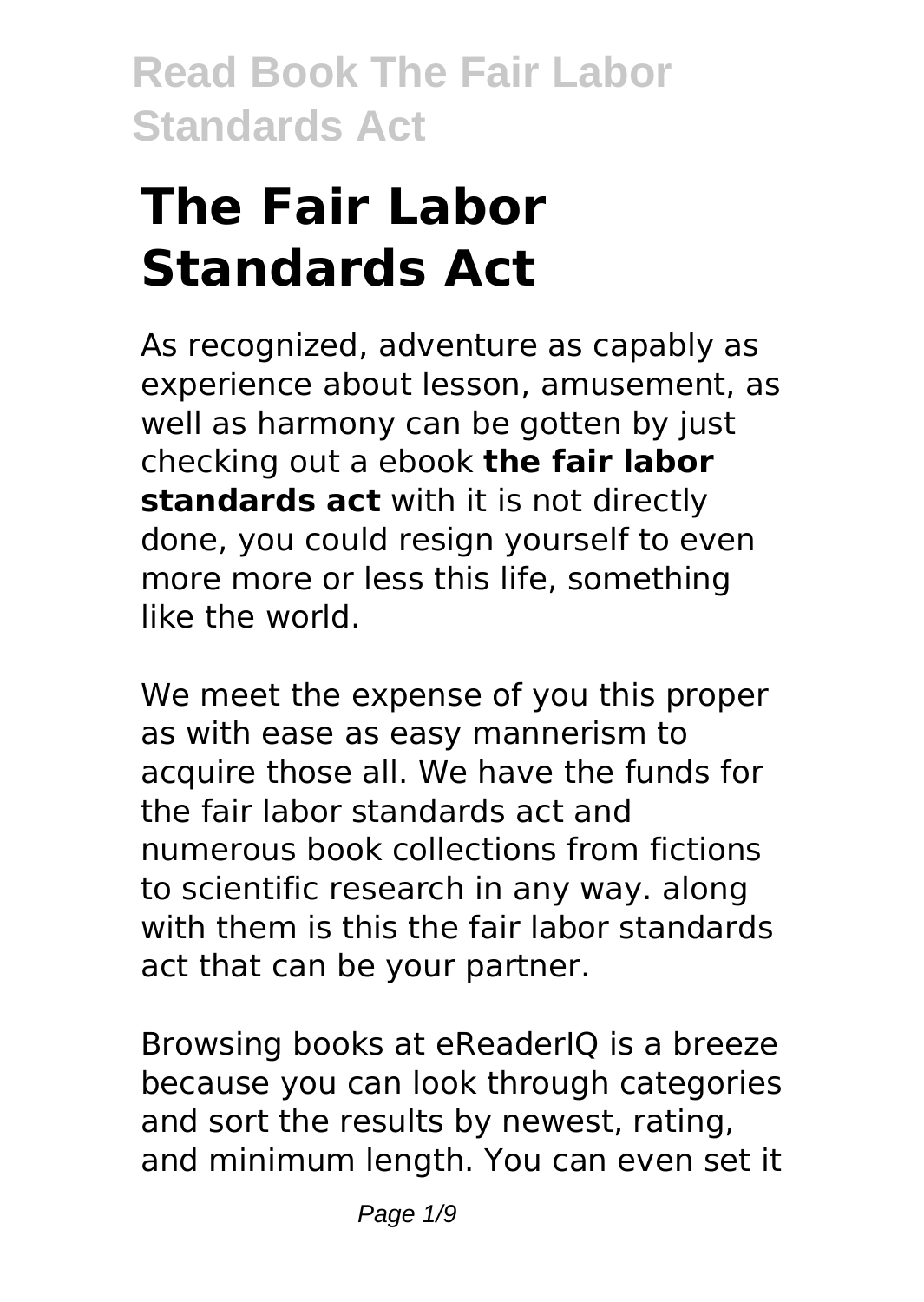to show only new books that have been added since you last visited.

### **The Fair Labor Standards Act**

The Fair Labor Standards Act (FLSA) establishes minimum wage, overtime pay, recordkeeping, and youth employment standards affecting employees in the private sector and in Federal, State, and local governments. Covered nonexempt workers are entitled to a minimum wage of not less than \$7.25 per hour effective July 24, 2009.

### **Wages and the Fair Labor Standards Act | U.S. Department ...**

The Fair Labor Standards Act of 1938 29 U.S.C. § 203 ( FLSA) is a United States labor law that creates the right to a minimum wage, and " time-and-a-half " overtime pay when people work over forty hours a week. It also prohibits employment of minors in "oppressive child labor".

### **Fair Labor Standards Act of 1938 -**

Page 2/9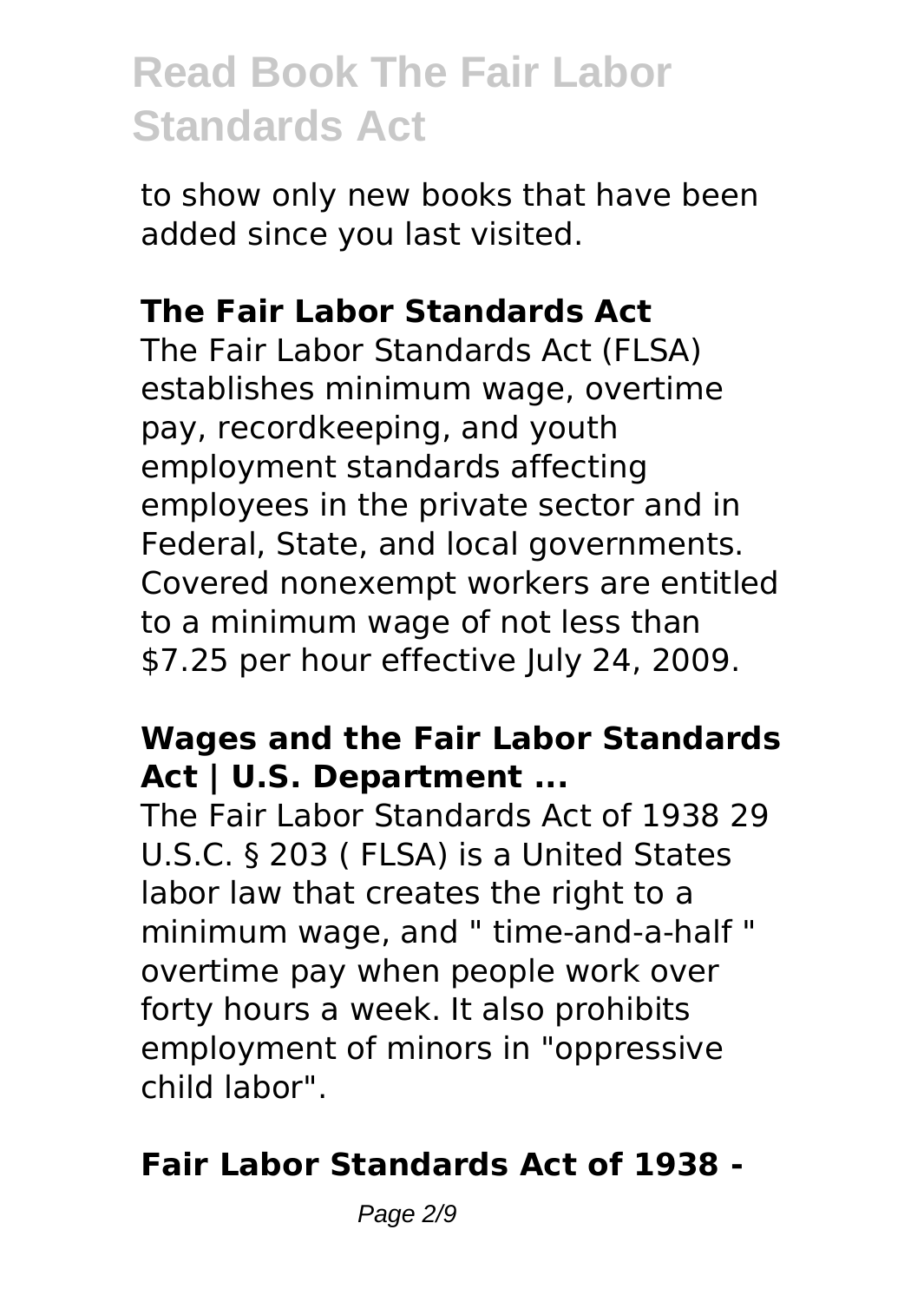### **Wikipedia**

The Fair Labor Standards Act (FLSA) is a United States Federal law that was enacted in 1938. It protects workers by setting standards for minimum wage, overtime pay, recordkeeping, and youth labor. 1 Who is Covered by the FLSA? This law covers full-time and part-time workers in the private sector and federal, state, and local governments.

### **Information on the Fair Labor Standards Act (FLSA)**

The Fair Labor Standards Act (FLSA) provides workers with minimum wage, overtime pay, and child labor protections. The FLSA covers most, but not all, private and public sector employees. In addition, certain employers and employees are exempt from coverage.

### **The Fair Labor Standards Act (FLSA): An Overview**

Fair Labor Standards Act, also called Wages and Hours Act, the first act in the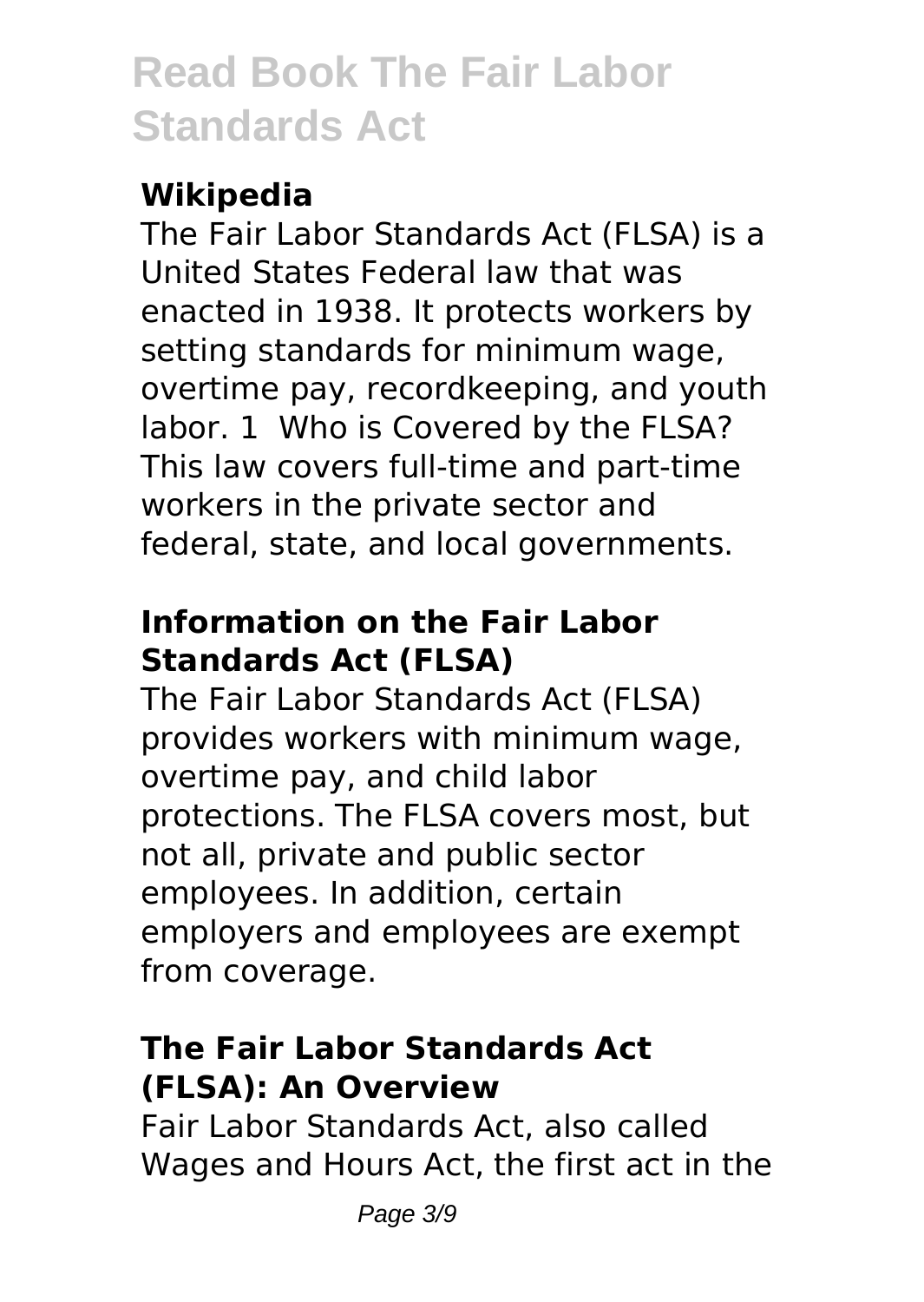United States prescribing nationwide compulsory federal regulation of wages and hours, sponsored by Sen. Robert F. Wagner of New York and signed on June 14, 1938, effective October 24.

#### **Fair Labor Standards Act | United States [1938] | Britannica**

The Fair Labor Standards Act (FLSA) is a law that governs standards for minimum wage, overtime pay, recordkeeping, child labor and various other labor regulations. The law applies to many fulltime and part-time employees in the private sector and those who work for federal, state and local governments.

#### **The Fair Labor Standards Act (FLSA): What Employers Should ...**

How Does the Fair Labor Standards Act (FLSA) Work? The FLSA is enforced by the U.S. Department of Labor. The FLSA establishes a federal minimum wage and provides the standards for overtime pay (currently 150% of a worker's regular wage rate for all hours over 40 in a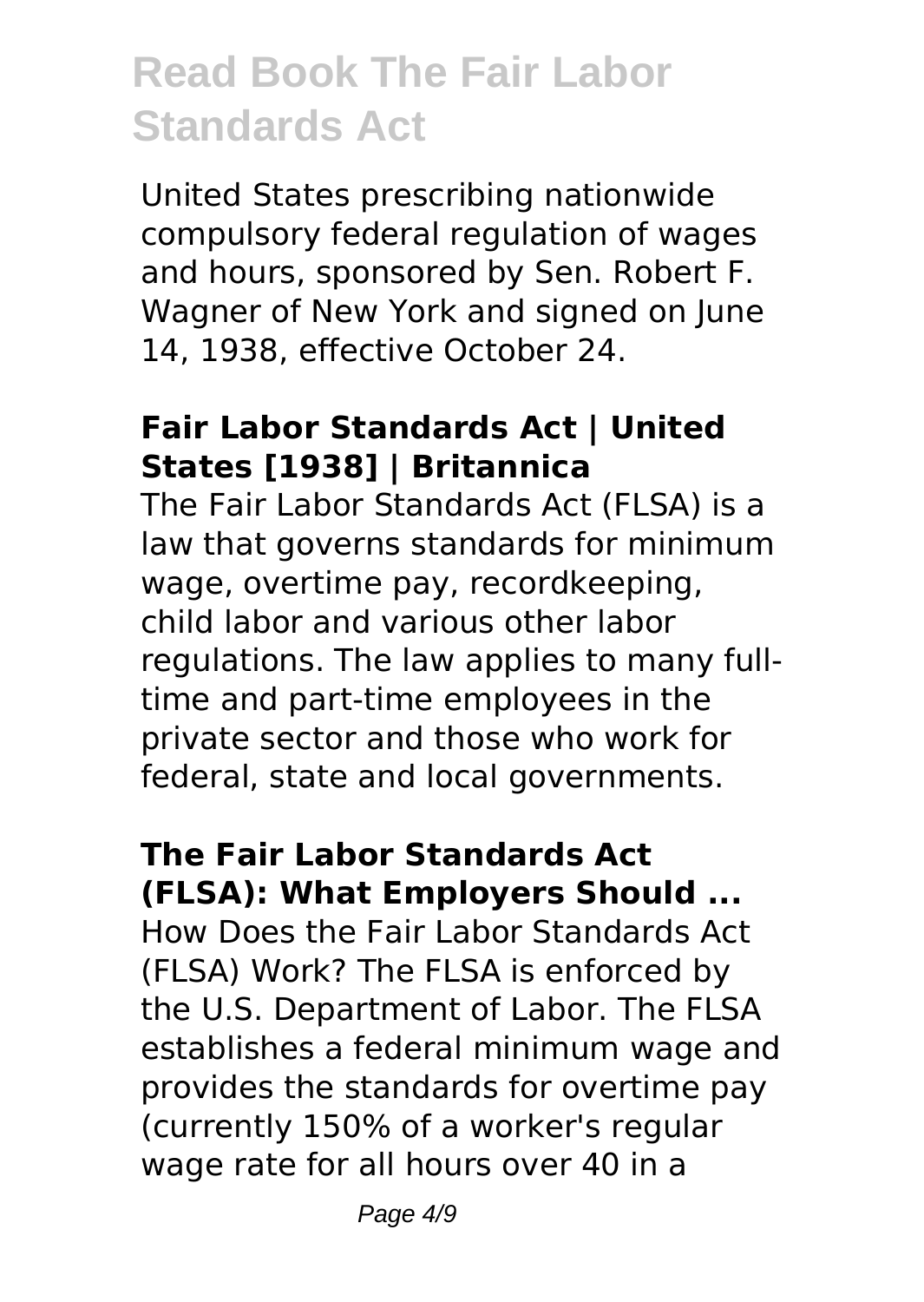workweek).. The FSLA is also instrumental in regulating how much children can work.

### **FLSA -- Fair Labor Standards Act -- Definition & Example ...**

The Fair Labor Standards Act (FLSA) was enacted to create two employee classifications to deal with minimum wage and overtime compensations; those employee classifications are exempt and non- exempt employees. The FLSA treats minimum wage and overtime provisions differently based on the classification of the employees.

#### **Fair Labor Standards Act: Everything You Need to Know**

The Fair Labor Standards Act (FSLA) is a federal law that establishes rules regarding employees such as minimum wage, overtime pay, recordkeeping, and child labor in the private sector as well as all levels of government. 2 Employment Covered by FLSA The Department of Labor applies the FLSA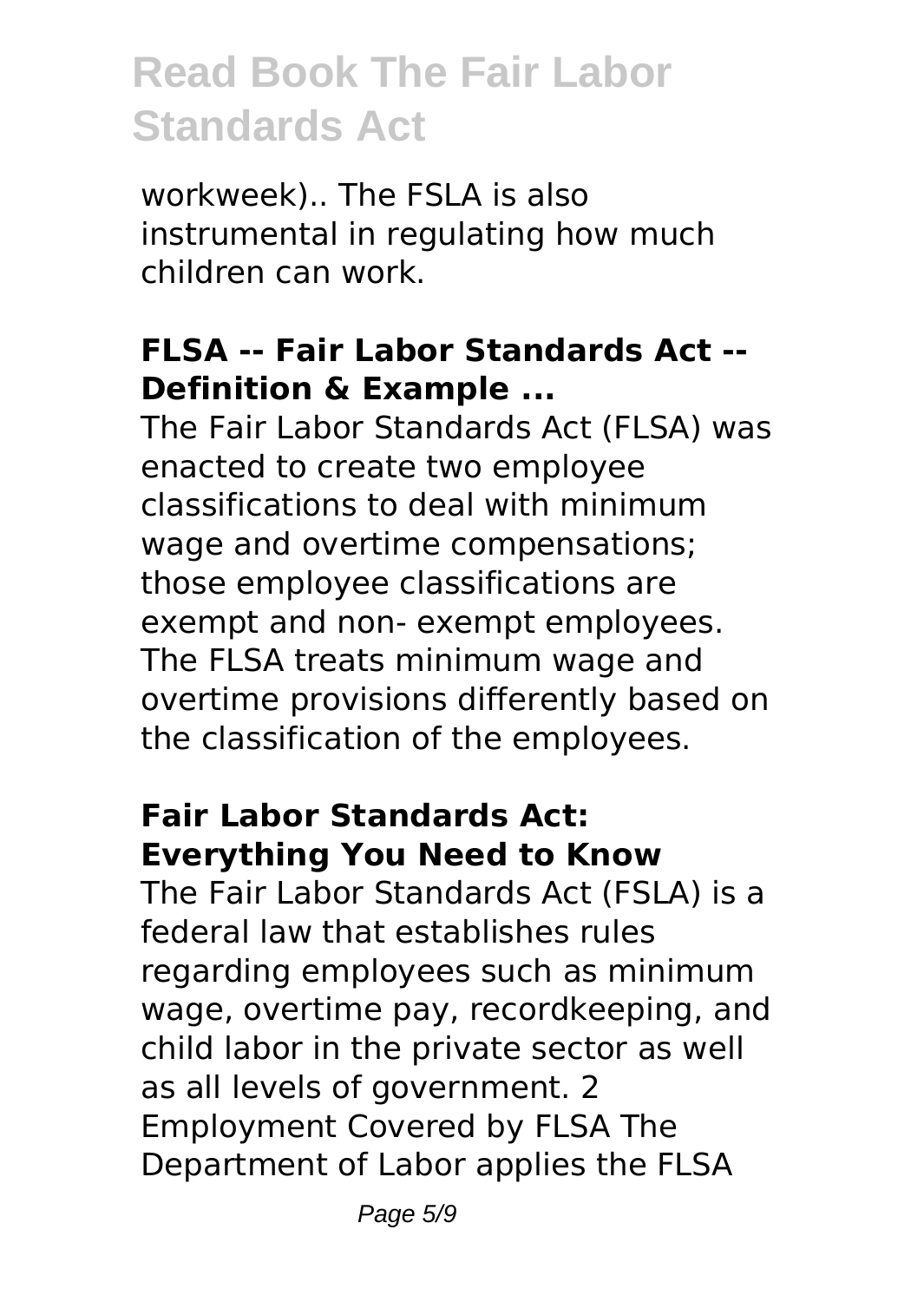to:

### **Employer Requirements Under the Fair Labor Standards Act**

The Fair Labor Standards Act (FLSA) is a law administered by the Wage and Hour Division of the Department of Labor. The FLSA places limitations and requirements on the rate and method of pay for public and private employees who are covered by the law.

### **Fair Labor Standards Act or FLSA - The Business Professor**

The most important and most farreaching law guaranteeing a worker's right to be paid fairly is the federal Fair Labor Standards Act (FLSA), which: defines the 40-hour workweek establishes the federal minimum wage sets requirements for overtime, and

### **Who is Covered by the Fair Labor Standards Act? | Nolo**

The Fair Labor Standard Act (FLSA) is a federal law that sets minimum wage,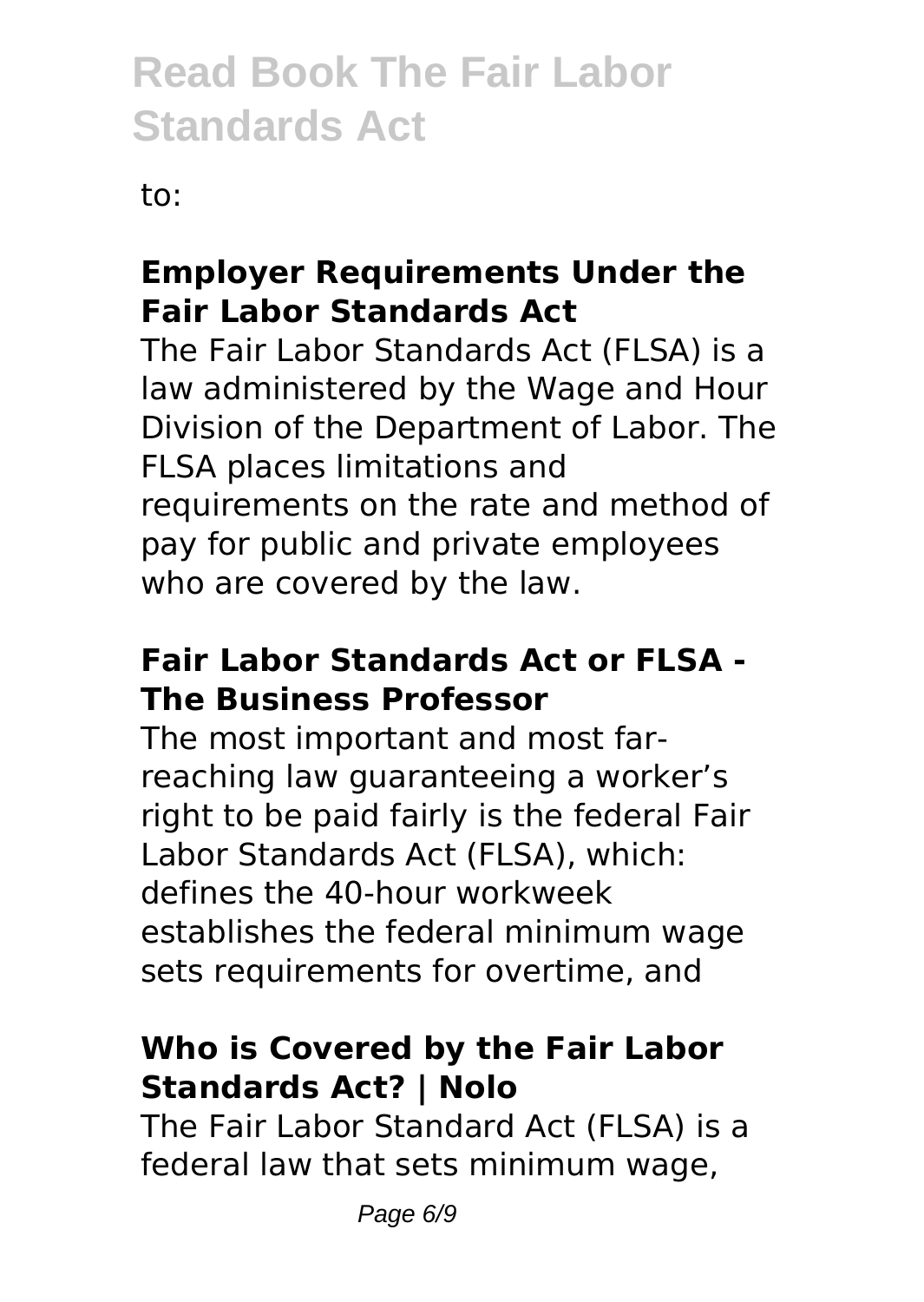overtime, and minimum age requirements for employers and employees. 29 USC 201 et al The FLSA creates two classifications of employees for purpose of minimum wage and overtime purposes. The two classifications are exempt employees and non-exempt employees.

#### **Fair Labor Standards Act (FLSA) - EmploymentLawHandbook.com**

The Fair Labor Standards Act (FLSA) was enacted to set forth the standards for minimum wage requirements, overtime payments, necessary recordkeeping provisions, and child labor in the U.S., which affect those employees working both on a full-time and part-time basis in the federal, state, and local government as well as in the private sector.

#### **What Did the Fair Labor Standards Act Do - UpCounsel**

The Fair Labor Standards Act (FLSA) is a U.S. law that is intended to protect workers against certain unfair pay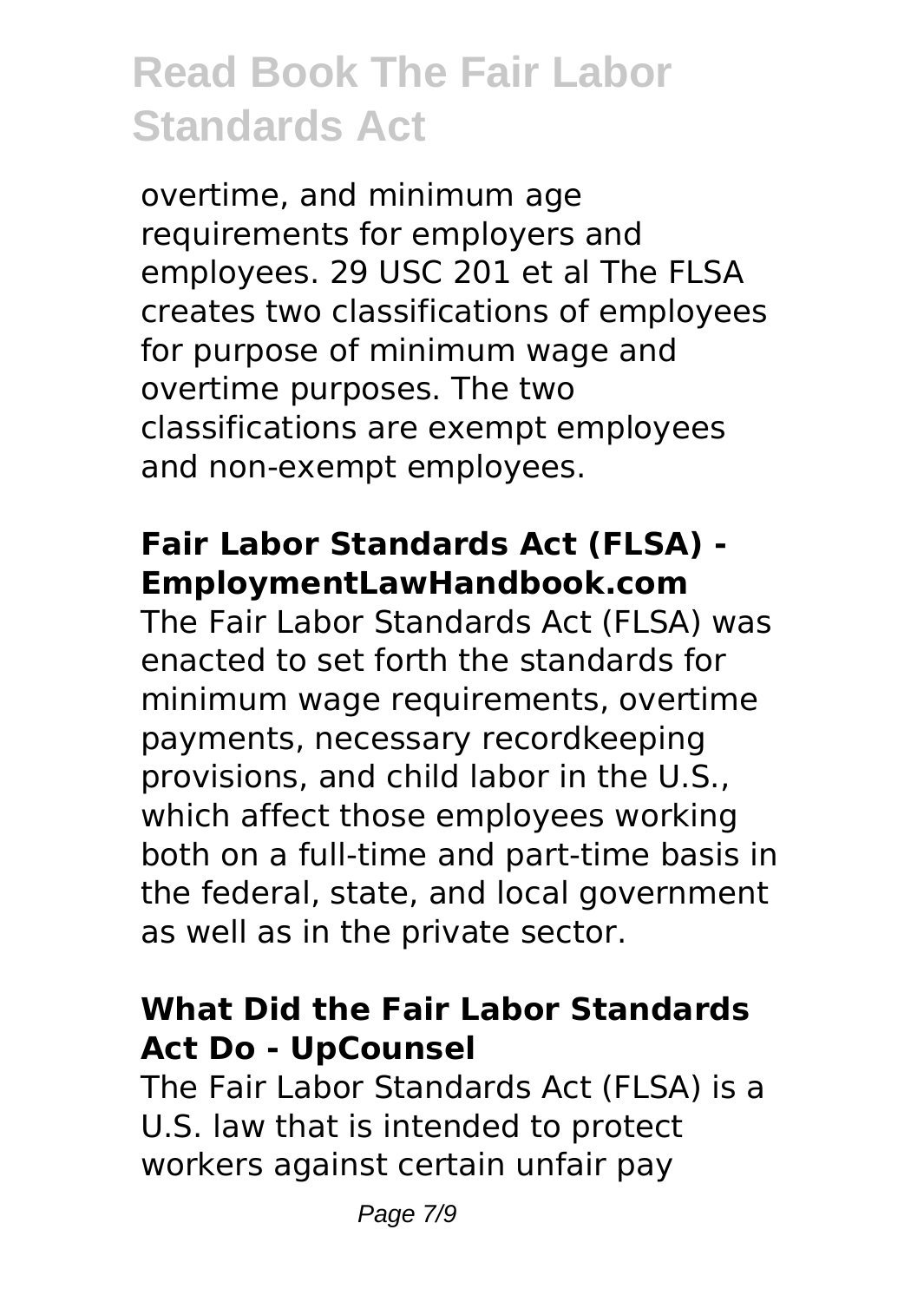practices. As such, the FLSA sets out various labor regulations regarding interstate...

### **Fair Labor Standards Act Definition - investopedia.com**

The Fair Labor Standards Act (FLSA) establishes minimum wage, overtime pay, recordkeeping, and child labor standards affecting full-time and parttime workers in the private sector and in Federal, State, and local governments.

#### **Handy Reference Guide to the Fair Labor Standards Act | U ...**

The Fair Labor Standards Act is the law that sets the hourly minimum wage a worker's supposed to receive and the maximum number of hours per week he/she is required to work. Additionally, it establishes overtime pay and record keeping as well as sets the principles for child labor.

### **The Fair Labor Standards Act (FLSA) Facts & Worksheets For ...**

Page 8/9